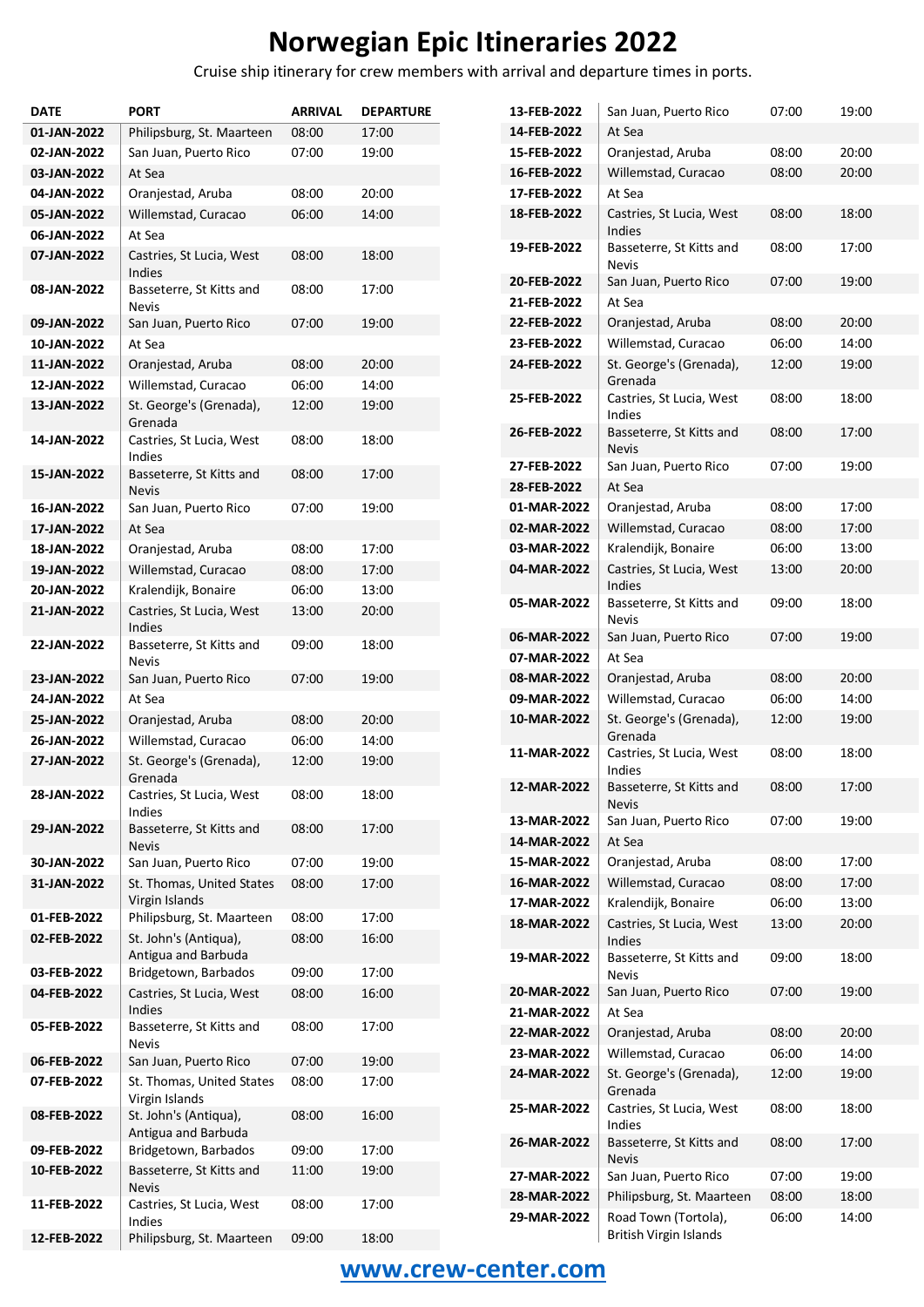Cruise ship itinerary for crew members with arrival and departure times in ports.

| 30-MAR-2022                | Puerto Plata, Dominican                      | 09:00          | 14:30          |  |
|----------------------------|----------------------------------------------|----------------|----------------|--|
|                            | Republic                                     |                |                |  |
| 31-MAR-2022                | At Sea<br>At Sea                             |                |                |  |
| 01-APR-2022                |                                              |                |                |  |
| 02-APR-2022<br>03-APR-2022 | New York, NY, USA                            | 07:30          | 19:00          |  |
| 04-APR-2022                | At Sea                                       | 09:00          | 23:59          |  |
|                            | Royal Naval Dockyard,<br>Bermuda             |                |                |  |
| 05-APR-2022                | Royal Naval Dockyard,                        | 00:00          | 16:00          |  |
|                            | Bermuda                                      |                |                |  |
| 06-APR-2022                | At Sea                                       |                |                |  |
| 07-APR-2022                | At Sea                                       |                |                |  |
| 08-APR-2022                | At Sea                                       |                |                |  |
| 09-APR-2022                | At Sea                                       |                |                |  |
| 10-APR-2022                | Ponta Delgada, Portugal                      | 08:00          | 17:00          |  |
| 11-APR-2022                | At Sea                                       |                |                |  |
| 12-APR-2022                | Funchal, Portugal                            | 08:00          | 17:00          |  |
| 13-APR-2022                | At Sea                                       |                |                |  |
| 14-APR-2022                | Malaga, Spain                                | 07:00          | 19:00          |  |
| 15-APR-2022                | Alicante, Spain                              | 11:00          | 19:00          |  |
| 16-APR-2022                | Palma de Mallorca, Spain                     | 08:00          | 17:00          |  |
| 17-APR-2022                | Barcelona, Spain                             | 06:00          | 17:00          |  |
| 18-APR-2022                | Ajaccio, Corsica, France                     | 10:00          | 16:00          |  |
| 19-APR-2022                | Naples, Italy                                | 08:30          | 19:00          |  |
| 20-APR-2022                | Civitavecchia, Italy                         | 06:00          | 19:00          |  |
| 21-APR-2022                | Livorno, Italy                               | 07:00          | 19:00          |  |
| 22-APR-2022                | Cannes, France                               | 08:00          | 18:00          |  |
| 23-APR-2022                | Palma de Mallorca, Spain                     | 13:00          | 20:00          |  |
| 24-APR-2022                | Barcelona, Spain                             | 06:00          | 17:00          |  |
| 25-APR-2022                | Ajaccio, Corsica, France                     | 10:00          | 16:00          |  |
| 26-APR-2022                | Naples, Italy                                | 08:30          | 19:00          |  |
| 27-APR-2022                | Civitavecchia, Italy                         | 06:00          | 19:00          |  |
| 28-APR-2022                | Livorno, Italy                               | 07:00          | 19:00          |  |
| 29-APR-2022                | Cannes, France                               | 08:00          | 18:00          |  |
| 30-APR-2022                | Palma de Mallorca, Spain                     | 13:00          | 20:00          |  |
| 01-MAY-2022<br>02-MAY-2022 | Barcelona, Spain<br>Ajaccio, Corsica, France | 06:00<br>10:00 | 17:00<br>16:00 |  |
| 03-MAY-2022                | Naples, Italy                                | 08:30          | 19:00          |  |
| 04-MAY-2022                | Civitavecchia, Italy                         | 06:00          | 19:00          |  |
| 05-MAY-2022                | Livorno, Italy                               | 07:00          | 19:00          |  |
| 06-MAY-2022                | Cannes, France                               | 08:00          | 18:00          |  |
| 07-MAY-2022                | Palma de Mallorca, Spain                     | 13:00          | 20:00          |  |
| 08-MAY-2022                | Barcelona, Spain                             | 06:00          | 17:00          |  |
| 09-MAY-2022                | Ajaccio, Corsica, France                     | 10:00          | 16:00          |  |
| 10-MAY-2022                | Naples, Italy                                | 08:30          | 19:00          |  |
| 11-MAY-2022                | Civitavecchia, Italy                         | 06:00          | 19:00          |  |
| 12-MAY-2022                | Livorno, Italy                               | 07:00          | 19:00          |  |
| 13-MAY-2022                | Cannes, France                               | 08:00          | 18:00          |  |
| 14-MAY-2022                | Palma de Mallorca, Spain                     | 13:00          | 20:00          |  |
| 15-MAY-2022                | Barcelona, Spain                             | 05:00          | 18:00          |  |
| 16-MAY-2022                | Ajaccio, Corsica, France                     | 11:00          | 18:30          |  |
| 17-MAY-2022                | Civitavecchia, Italy                         | 06:00          | 19:00          |  |
| 18-MAY-2022                | Naples, Italy                                | 06:00          | 17:00          |  |
| 19-MAY-2022                | Livorno, Italy                               | 09:00          | 21:00          |  |
| 20-MAY-2022                | Cannes, France                               | 07:00          | 17:00          |  |
| 21-MAY-2022                | Palma de Mallorca, Spain                     | 12:00          | 20:00          |  |
| 22-MAY-2022                | Barcelona, Spain                             | 05:00          | 18:00          |  |

| 23-MAY-2022                | Ajaccio, Corsica, France              | 11:00          | 18:30          |
|----------------------------|---------------------------------------|----------------|----------------|
| 24-MAY-2022                | Civitavecchia, Italy                  | 06:00          | 19:00          |
| 25-MAY-2022                | Naples, Italy                         | 06:00          | 17:00          |
| 26-MAY-2022                | Livorno, Italy                        | 09:00          | 21:00          |
| 27-MAY-2022                | Cannes, France                        | 07:00          | 17:00          |
| 28-MAY-2022                | Palma de Mallorca, Spain              | 12:00          | 20:00          |
| 29-MAY-2022                | Barcelona, Spain                      | 05:00          | 18:00          |
| 30-MAY-2022                | Ajaccio, Corsica, France              | 11:00          | 18:30          |
| 31-MAY-2022                | Civitavecchia, Italy                  | 06:00          | 19:00          |
| 01-JUN-2022                | Naples, Italy                         | 06:00          | 17:00          |
| 02-JUN-2022                | Livorno, Italy                        | 09:00          | 21:00          |
| 03-JUN-2022                | Cannes, France                        | 07:00          | 17:00          |
| 04-JUN-2022                | Palma de Mallorca, Spain              | 12:00          | 20:00          |
| 05-JUN-2022                | Barcelona, Spain                      | 05:00          | 18:00          |
| 06-JUN-2022                | Ajaccio, Corsica, France              | 11:00          | 18:30          |
| 07-JUN-2022                | Civitavecchia, Italy                  | 06:00          | 19:00          |
| 08-JUN-2022                | Naples, Italy                         | 06:00          | 17:00          |
| 09-JUN-2022                | Livorno, Italy                        | 09:00          | 21:00          |
| 10-JUN-2022                | Cannes, France                        | 07:00          | 17:00          |
| 11-JUN-2022                | Palma de Mallorca, Spain              | 12:00          | 20:00          |
| 12-JUN-2022                | Barcelona, Spain                      | 05:00          | 18:00          |
| 13-JUN-2022                | Ajaccio, Corsica, France              | 11:00          | 18:30          |
| 14-JUN-2022                | Civitavecchia, Italy                  | 06:00          | 19:00          |
| 15-JUN-2022                | Naples, Italy                         | 06:00          | 17:00          |
| 16-JUN-2022                | Livorno, Italy                        | 09:00          | 21:00          |
| 17-JUN-2022                | Cannes, France                        | 07:00          | 17:00          |
| 18-JUN-2022                | Palma de Mallorca, Spain              | 12:00          | 20:00          |
| 19-JUN-2022                | Barcelona, Spain                      | 05:00          | 18:00          |
| 20-JUN-2022                | Ajaccio, Corsica, France              | 11:00          | 18:30          |
| 21-JUN-2022                | Civitavecchia, Italy                  | 06:00          | 19:00          |
| 22-JUN-2022                | Naples, Italy                         | 06:00          | 17:00          |
| 23-JUN-2022                | Livorno, Italy                        | 09:00          | 21:00          |
| 24-JUN-2022                | Cannes, France                        | 07:00          | 17:00          |
| 25-JUN-2022                | Palma de Mallorca, Spain              | 12:00          | 19:00          |
| 26-JUN-2022                | Barcelona, Spain                      | 05:00          | 18:00          |
| 27-JUN-2022                | Ajaccio, Corsica, France              | 11:00          | 18:30          |
| 28-JUN-2022                | Civitavecchia, Italy                  | 06:00          | 19:00          |
| 29-JUN-2022                | Naples, Italy                         | 06:00          | 17:00          |
| 30-JUN-2022                | Livorno, Italy                        | 09:00          | 21:00          |
| 01-JUL-2022                | Cannes, France                        | 07:00          | 17:00          |
| 02-JUL-2022                | Palma de Mallorca, Spain              | 12:00          | 20:00          |
| 03-JUL-2022                | Barcelona, Spain                      | 05:00          | 18:00          |
| 04-JUL-2022                | Ajaccio, Corsica, France              | 11:00<br>06:00 | 18:30<br>19:00 |
| 05-JUL-2022<br>06-JUL-2022 | Civitavecchia, Italy<br>Naples, Italy | 06:00          | 17:00          |
| 07-JUL-2022                | Livorno, Italy                        | 09:00          | 21:00          |
| 08-JUL-2022                | Cannes, France                        | 07:00          | 17:00          |
| 09-JUL-2022                | Palma de Mallorca, Spain              | 12:00          | 20:00          |
| 10-JUL-2022                | Barcelona, Spain                      | 05:00          | 18:00          |
| 11-JUL-2022                | Ajaccio, Corsica, France              | 11:00          | 18:30          |
| 12-JUL-2022                | Civitavecchia, Italy                  | 06:00          | 19:00          |
| 13-JUL-2022                | Naples, Italy                         | 06:00          | 17:00          |
| 14-JUL-2022                | Livorno, Italy                        | 09:00          | 21:00          |
| 15-JUL-2022                | Cannes, France                        | 07:00          | 17:00          |
| 16-JUL-2022                | Palma de Mallorca, Spain              | 12:00          | 20:00          |
| 17-JUL-2022                | Barcelona, Spain                      | 05:00          | 18:00          |
|                            |                                       |                |                |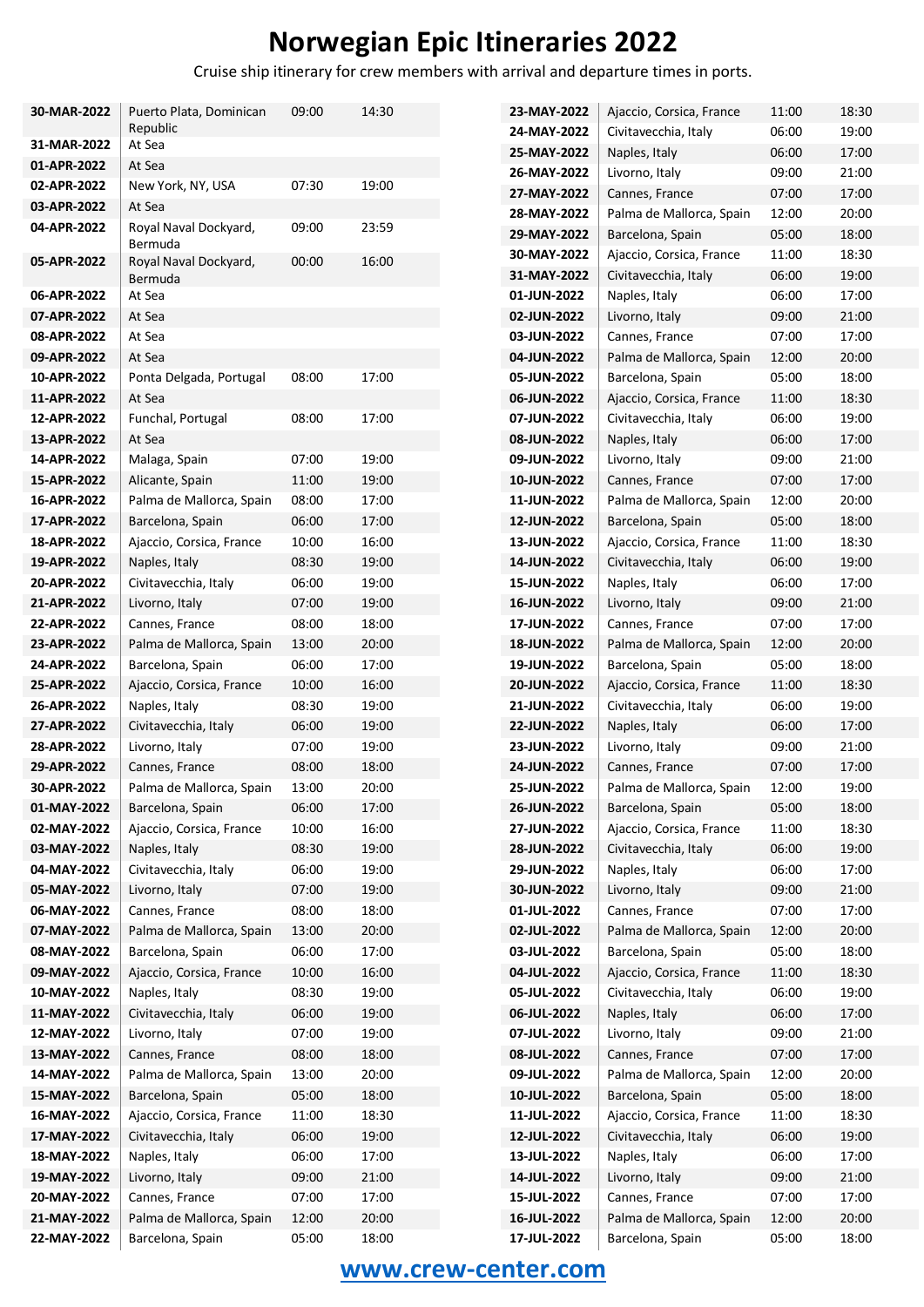Cruise ship itinerary for crew members with arrival and departure times in ports.

| 18-JUL-2022                | Ajaccio, Corsica, France        | 11:00          | 18:30          | 12-SEP-2022                | Ajaccio, Corsica, France        | 11:00          | 18:30          |
|----------------------------|---------------------------------|----------------|----------------|----------------------------|---------------------------------|----------------|----------------|
| 19-JUL-2022                | Civitavecchia, Italy            | 06:00          | 19:00          | 13-SEP-2022                | Civitavecchia, Italy            | 06:00          | 19:00          |
| 20-JUL-2022                | Naples, Italy                   | 06:00          | 17:00          | 14-SEP-2022                | Naples, Italy                   | 06:00          | 17:00          |
| 21-JUL-2022                | Livorno, Italy                  | 09:00          | 21:00          | 15-SEP-2022                | Livorno, Italy                  | 09:00          | 21:00          |
| 22-JUL-2022                | Cannes, France                  | 07:00          | 17:00          | 16-SEP-2022                | Cannes, France                  | 07:00          | 17:00          |
| 23-JUL-2022                | Palma de Mallorca, Spain        | 12:00          | 20:00          | 17-SEP-2022                | Palma de Mallorca, Spain        | 12:00          | 20:00          |
| 24-JUL-2022                | Barcelona, Spain                | 05:00          | 18:00          | 18-SEP-2022                | Barcelona, Spain                | 05:00          | 18:00          |
| 25-JUL-2022                | Ajaccio, Corsica, France        | 11:00          | 18:30          | 19-SEP-2022                | Ajaccio, Corsica, France        | 11:00          | 18:30          |
| 26-JUL-2022                | Civitavecchia, Italy            | 06:00          | 19:00          | 20-SEP-2022                | Civitavecchia, Italy            | 06:00          | 19:00          |
| 27-JUL-2022                | Naples, Italy                   | 06:00          | 17:00          | 21-SEP-2022                | Naples, Italy                   | 06:00          | 17:00          |
| 28-JUL-2022                | Livorno, Italy                  | 09:00          | 21:00          | 22-SEP-2022                | Livorno, Italy                  | 09:00          | 21:00          |
| 29-JUL-2022                | Cannes, France                  | 07:00          | 17:00          | 23-SEP-2022                | Cannes, France                  | 07:00          | 17:00          |
| 30-JUL-2022                | Palma de Mallorca, Spain        | 12:00          | 20:00          | 24-SEP-2022                | Palma de Mallorca, Spain        | 12:00          | 20:00          |
| 31-JUL-2022                | Barcelona, Spain                | 05:00          | 18:00          | 25-SEP-2022                | Barcelona, Spain                | 05:00          | 18:00          |
| 01-AUG-2022                | Ajaccio, Corsica, France        | 11:00          | 18:30          | 26-SEP-2022                | Ajaccio, Corsica, France        | 11:00          | 18:30          |
| 02-AUG-2022                | Civitavecchia, Italy            | 06:00          | 19:00          | 27-SEP-2022                | Civitavecchia, Italy            | 06:00          | 19:00          |
| 03-AUG-2022                | Naples, Italy                   | 06:00          | 17:00          | 28-SEP-2022                | Naples, Italy                   | 06:00          | 17:00          |
| 04-AUG-2022                | Livorno, Italy                  | 09:00          | 21:00          | 29-SEP-2022                | Livorno, Italy                  | 09:00          | 21:00          |
| 05-AUG-2022                | Cannes, France                  | 07:00          | 17:00          | 30-SEP-2022                | Cannes, France                  | 07:00          | 17:00          |
| 06-AUG-2022                | Palma de Mallorca, Spain        | 12:00          | 20:00          | 01-OCT-2022                | Palma de Mallorca, Spain        | 12:00          | 20:00          |
| 07-AUG-2022                | Barcelona, Spain                | 05:00          | 18:00          | 02-OCT-2022                | Barcelona, Spain                | 05:00          | 18:00          |
| 08-AUG-2022                | Ajaccio, Corsica, France        | 11:00          | 18:30          | 03-OCT-2022                | Cannes, France                  | 09:00          | 18:00          |
| 09-AUG-2022                | Civitavecchia, Italy            | 06:00          | 19:00          | 04-OCT-2022                | Livorno, Italy                  | 06:00          | 18:00          |
| 10-AUG-2022                | Naples, Italy                   | 06:00          | 17:00          | 05-OCT-2022                | Naples, Italy                   | 11:00          | 20:00          |
| 11-AUG-2022                | Livorno, Italy                  | 09:00          | 21:00          | 06-OCT-2022                | Messina, Italy                  | 07:00          | 15:00          |
| 12-AUG-2022                | Cannes, France                  | 07:00          | 17:00          | 07-OCT-2022                | Kotor, Montenegro               | 13:00          | 19:00          |
| 13-AUG-2022                | Palma de Mallorca, Spain        | 12:00          | 20:00          | 08-OCT-2022                | Corfu, Greece                   | 09:00          | 15:00          |
| 14-AUG-2022                | Barcelona, Spain                | 05:00          | 18:00          | 09-OCT-2022                | Santorini, Greece               | 13:00          | 21:00          |
| 15-AUG-2022                | Ajaccio, Corsica, France        | 11:00          | 18:30          | 10-OCT-2022                | Piraeus, Greece                 | 07:00          | 18:00          |
| 16-AUG-2022                | Civitavecchia, Italy            | 06:00          | 19:00          | 11-OCT-2022                | Mykonos, Greece                 | 07:00          | 14:00          |
| 17-AUG-2022                | Naples, Italy                   | 06:00          | 17:00          | 12-OCT-2022                | At Sea                          |                |                |
| 18-AUG-2022                | Livorno, Italy                  | 09:00          | 21:00          | 13-OCT-2022                | Civitavecchia, Italy            | 07:00          | 17:00          |
| 19-AUG-2022                | Cannes, France                  | 07:00          | 17:00          | 14-OCT-2022                | At Sea                          |                |                |
| 20-AUG-2022                | Palma de Mallorca, Spain        | 12:00          | 20:00          | 15-OCT-2022                | Santorini, Greece               | 13:00          | 22:00          |
| 21-AUG-2022                | Barcelona, Spain                | 05:00          | 18:00          | 16-OCT-2022                | Mykonos, Greece                 | 07:00          | 18:00          |
| 22-AUG-2022                | Ajaccio, Corsica, France        | 11:00          | 18:30          | 17-OCT-2022                | Piraeus, Greece                 | 07:00          | 15:00          |
| 23-AUG-2022<br>24-AUG-2022 | Civitavecchia, Italy            | 06:00<br>06:00 | 19:00<br>17:00 | 18-OCT-2022<br>19-OCT-2022 | Corfu, Greece                   | 12:00<br>10:30 | 19:30<br>19:00 |
| 25-AUG-2022                | Naples, Italy<br>Livorno, Italy | 09:00          |                | 20-OCT-2022                | Messina, Italy<br>Naples, Italy | 06:30          |                |
| 26-AUG-2022                | Cannes, France                  | 07:00          | 21:00<br>17:00 | 21-OCT-2022                | Livorno, Italy                  | 09:00          | 16:30<br>20:30 |
| 27-AUG-2022                | Palma de Mallorca, Spain        | 12:00          | 20:00          | 22-OCT-2022                | Cannes, France                  | 06:00          | 14:00          |
| 28-AUG-2022                | Barcelona, Spain                | 05:00          | 18:00          | 23-OCT-2022                | Barcelona, Spain                | 05:00          | 18:00          |
| 29-AUG-2022                | Ajaccio, Corsica, France        | 11:00          | 18:30          | 24-OCT-2022                | Cannes, France                  | 09:00          | 18:00          |
| 30-AUG-2022                | Civitavecchia, Italy            | 06:00          | 19:00          | 25-OCT-2022                | Livorno, Italy                  | 06:00          | 18:00          |
| 31-AUG-2022                | Naples, Italy                   | 06:00          | 17:00          | 26-OCT-2022                | Naples, Italy                   | 11:00          | 20:00          |
| 01-SEP-2022                | Livorno, Italy                  | 09:00          | 21:00          | 27-OCT-2022                | Messina, Italy                  | 07:00          | 18:00          |
| 02-SEP-2022                | Cannes, France                  | 07:00          | 17:00          | 28-OCT-2022                | Valletta, Malta                 | 06:00          | 13:00          |
| 03-SEP-2022                | Palma de Mallorca, Spain        | 12:00          | 20:00          | 29-OCT-2022                | Corfu, Greece                   | 09:00          | 16:00          |
| 04-SEP-2022                | Barcelona, Spain                | 05:00          | 18:00          | 30-OCT-2022                | Santorini, Greece               | 13:00          | 21:00          |
| 05-SEP-2022                | Ajaccio, Corsica, France        | 11:00          | 18:30          | 31-OCT-2022                | Piraeus, Greece                 | 07:00          | 18:00          |
| 06-SEP-2022                | Civitavecchia, Italy            | 06:00          | 19:00          | 01-NOV-2022                | Mykonos, Greece                 | 07:00          | 14:00          |
| 07-SEP-2022                | Naples, Italy                   | 06:00          | 17:00          | 02-NOV-2022                | At Sea                          |                |                |
| 08-SEP-2022                | Livorno, Italy                  | 09:00          | 21:00          | 03-NOV-2022                | Civitavecchia, Italy            | 07:00          | 17:00          |
| 09-SEP-2022                | Cannes, France                  | 07:00          | 17:00          | 04-NOV-2022                | Livorno, Italy                  | 06:00          | 18:00          |
| 10-SEP-2022                | Palma de Mallorca, Spain        | 12:00          | 20:00          | 05-NOV-2022                | Naples, Italy                   | 11:00          | 20:00          |
| 11-SEP-2022                | Barcelona, Spain                | 05:00          | 18:00          | 06-NOV-2022                | At Sea                          |                |                |
|                            |                                 |                |                |                            |                                 |                |                |